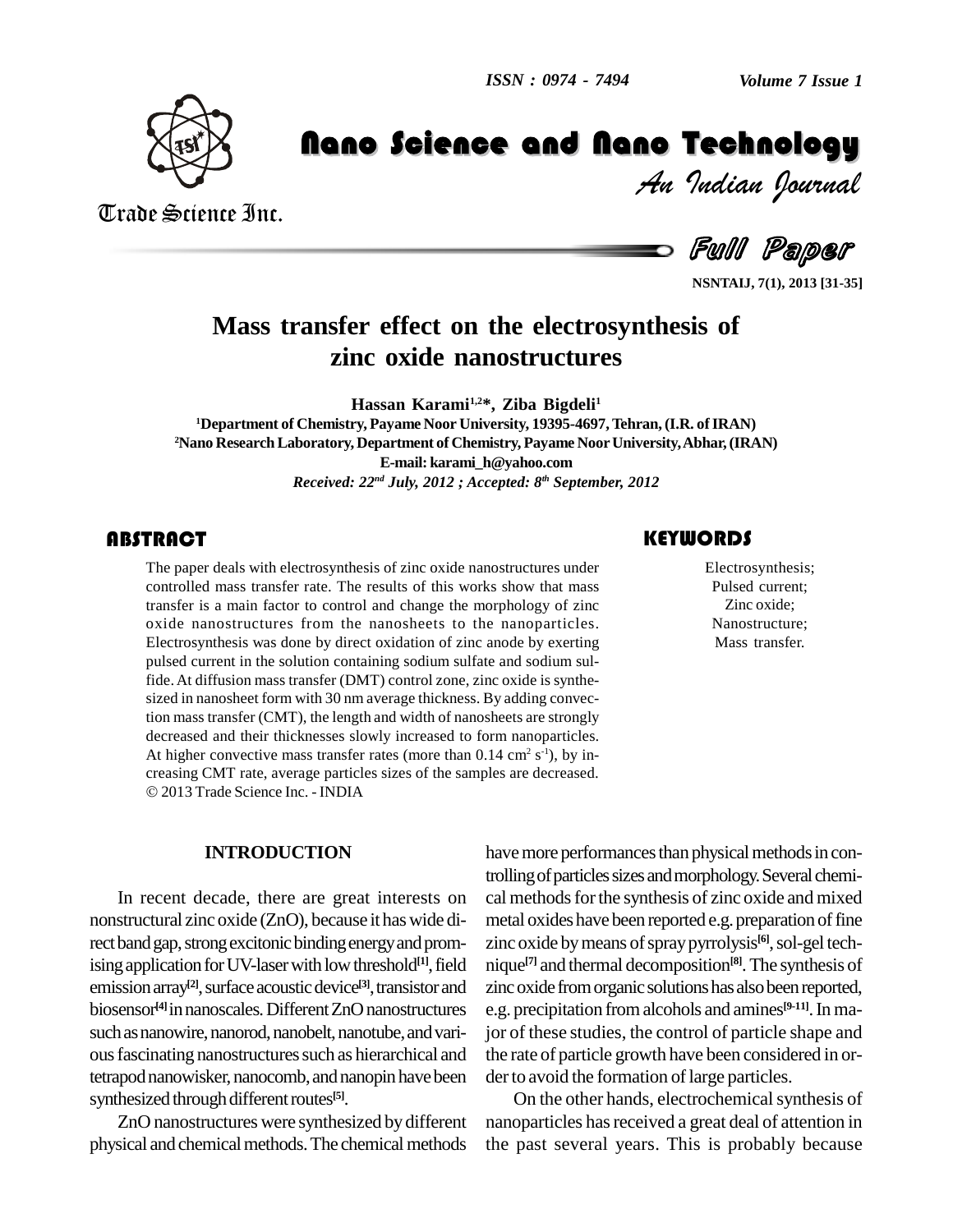# Full Paper

electrosynthesis has a low cost reaction condition that can be carried out under smooth condition and the properties of nanoparticles can be controlled by several factors such as current amplitude, applied potential, temperature and solution composition **[12]**. Pulsed current electrosynthesis is a modified method versus the conventional galvanostatic method. There are several reports which show that the pulsed current electrosynthesis is more adequate than the direct current **[13]**.

There is not any attention about the masstransfer controlling during synthesis and electrosynthesis of zinc oxide nanostructures.In this work, we have applied a pulsed current method for the direct synthesis of nanostructured zinc oxide in the presence of sodium sulfide as pH adjuster, sodium sulfate as ionic strength adjuster and poly vinyl pyrolidone (PVP) as structure director. We have tried to investigate the effect of mass  $\degree$ C. The rate of mass transfer was controlled during transfer during pulsed electrosynthesis of ZnO nanostructures on the morphology and particles sizes of the final sample.

## 30min and then rinsed with double distillated waterto remove any surface species Electrosynthesis was done byusing one zinc electrode as anode and two zinc electrodes as cathode on two sides of anode. Zinc oxide nanostructures were directlysynthesized by pulse an odic oxidation of pure zinc electrode which coupled with two pure zinc cathodes in aqueous solution containing sodium sulfide, sodium sulfate and Polyvinyl pyrolidone (PVP). Oxidation was done by applying the pulsed galvanostatic method. All sampled were synthesized under conditions including 0.001M sodium sulfide, 0.1 M sodium sulfate, 12.7 pH, 0.5 %wt PVP as structural additive,  $45^{\circ}$ C solution temperature, 0.5 mA cm-2 pulsed current amplitude, 1 s pulse time and 1 s relaxation time. The synthesized sample was filtered,<br>washed with water and acetone and then dried at 80<br>°C. The rate of mass transfer was controlled during washed with water and acetone and then dried at 80 electrosynthesis and several ZnO samples were synthesized by using different mass transfer rates.

### **EXPERIMENTAL**

All materials and reagents were purchased from Merk of Fluka. Double distilled water was used in all experiments. All the electrochemical experiments were carried out by an electrolyzer equipped with pulse system (BTE 04, Iran). A scanning electron microscope<br>with EDX instrument from Philips (XL30, Netherlands)<br>was used for the studying of morphology and particles with EDX instrument from Philips (XL30, Netherlands) was used for the studying of morphology and particles sizes of the samples. X-ray diffraction (XRD) studies were performed by a Decker  $D_{\rm s}$  instrument.

Before each electrodeposition, three similar pure zinc electrodes were dipped in the diluted  $HNO<sub>3</sub>$  for

## **RESULTSAND DISCUSSION**

In allsynthesizes, the synthesis conditions which noted in the experimental section were exactly used. Some initial synthesizes were done to specify the suit-



**Figure 1 : XRD patterns for the synthesized ZnO nanoparticles**

**TABLE 1 : Experimental conditions of different ZnO samples and the obtained specifications for the synthesized nanostructures**

| <b>CMT</b> type                         | <b>CMT</b> rate<br>$(cm2 s-1)$ | <b>Sample morphology</b>   | Length<br>(nm) | Width<br>(nm) | <b>Thickness</b><br>(nm) | <b>Diameter</b><br>(nm) |
|-----------------------------------------|--------------------------------|----------------------------|----------------|---------------|--------------------------|-------------------------|
| Without CMT                             | $\theta$                       | <b>Nanosheet</b>           | 1140           | 914           | 30                       | ---                     |
| Ultrasonic (90 W)                       | 0.02                           | <b>Nanosheet</b>           | 913            | 502           | 45                       | ---                     |
| Ultrasonic (180 W)                      | 0.04                           | <b>Nanosheet</b>           | 559            | 415           | 70                       | ---                     |
| Ultrasonic (450 W)                      | 0.1                            | Nanosheets & nanoparticles | 449            | 348           | 82                       | 114                     |
| Ultrasonic (630 W)                      | 0.14                           | nanoparticles              |                |               |                          | 175                     |
| Ultrasonic $(810 W)$                    | 01.8                           | nanoparticles              |                |               |                          | 145                     |
| $Stirring(100$ rpm)                     | 0.2                            | nanoparticles              |                |               |                          | 99                      |
| $Stirring(100$ rpm)                     | 0.4                            | nanoparticles              | ---            |               |                          | 46                      |
| <b>Neac Science and Neac Technology</b> | An Indian Journal              |                            |                |               |                          |                         |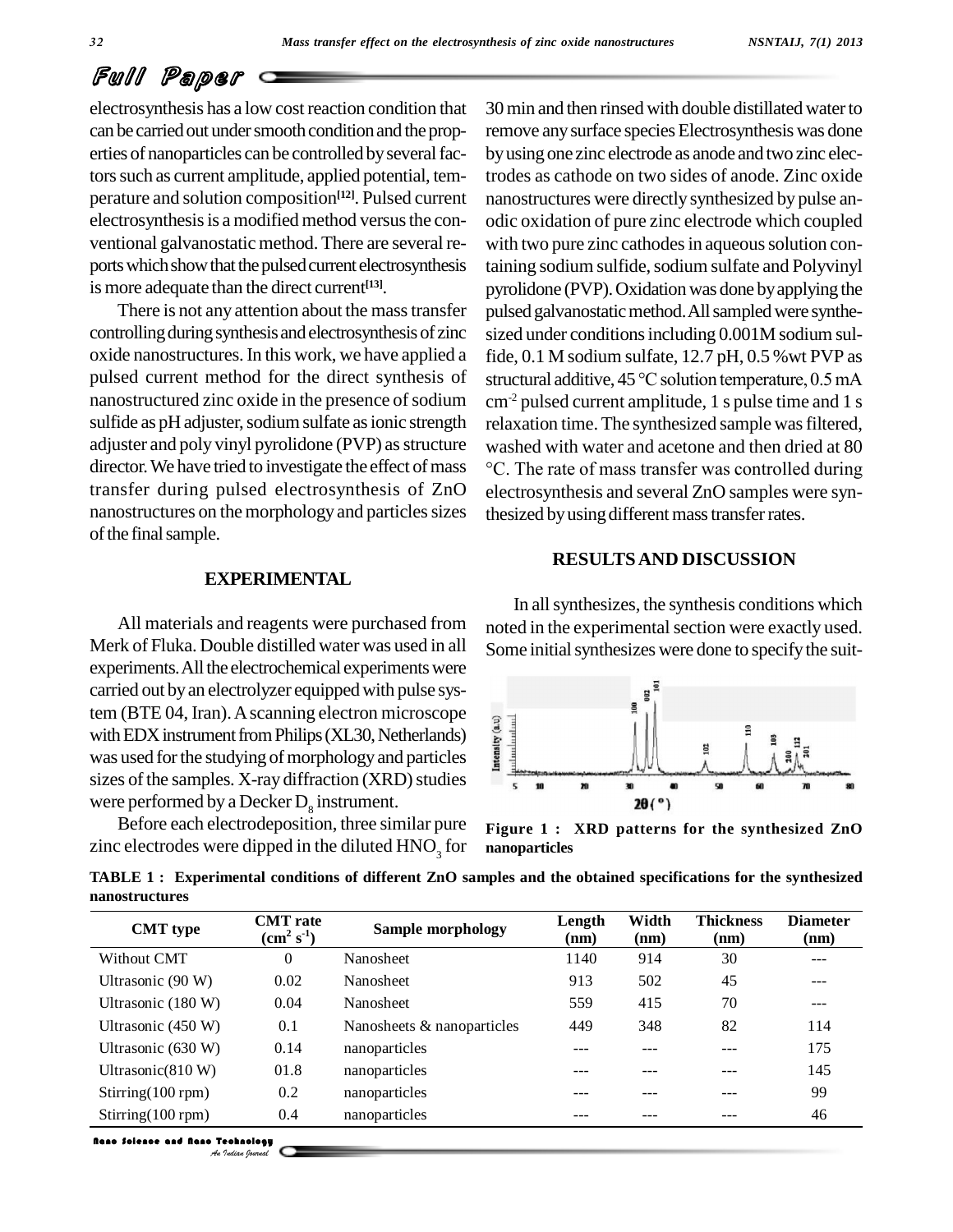

Nano Science and Nano Technology *An Indian Journal* **Figure 2 : SEM images of theZnO samplessynthesized at different CMTrates(according to experimental conditions noted atTABLE1**)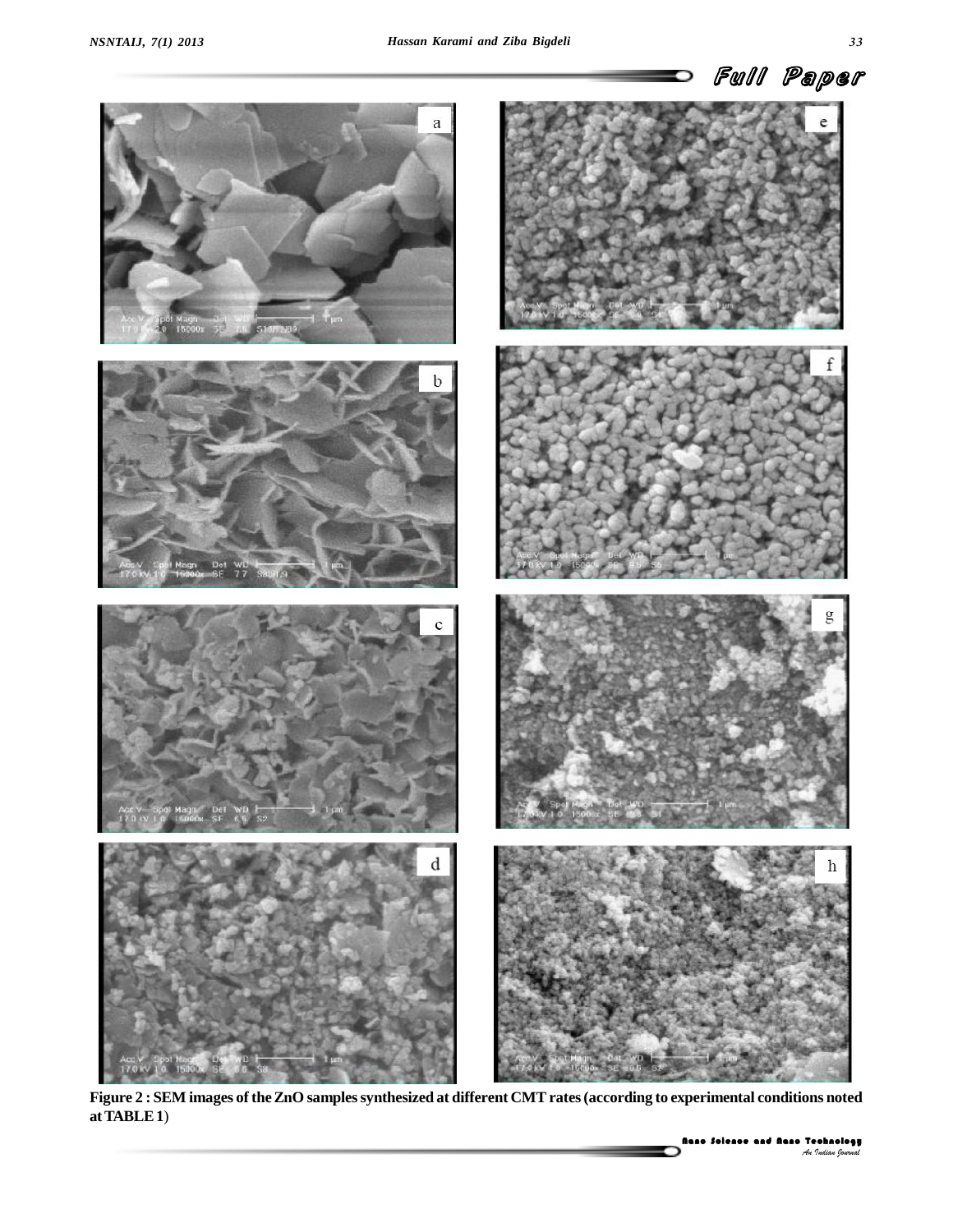# Full Paper

able pH adjuster. The results showed sodium sulfide can act as the best pH adjuster to synthesis ZnO nanostructures. Figure 1 shows the XRD patterns of ZnO sample synthesized in the presence of sodium sulfide as pH adjuster.The XRD patterns of the samples species (such as zinc sulfide) as impurity.

In the main part of this study, some synthesizes were performed under the same conditions. Nevertheless, the mass transfer rate was controlled to in vestigate its effect on the morphology and particles sizes. It is obvious that the diffusion mass transfer (DMT) can not change or control by operator. One person can only control the convection masstransfer. Convective masstransfer(CMT) through a temperature gradient or stirring the solution is created. Thus, by controlling the temperature and stirring the solution, the convective mass transfer rate can be controlled.All experiments were performed under controlled temperature (45  $^{\circ}$ C) to eliminate the effect of Under constant temperature, the CMT rate is depen dent on the solution stirring.

SOLUTION, Na<sub>2</sub>S 1s treated W1<br>nomogenously hydroxide ion:<br>pulse, the zinc anode is oxidize<br>**Rano Solence and Rano Technology** In this study, the CMT was produced by controlled stirring of the synthesis solution and using ultrasonic irradiation.Allsamples were synthesized un der specified conditions including 0.001M sodium sulfide as pH adjuster, 0.1 M sodium sulfate as sup porting electrolyte (ionic strength adjuster), 12.7 pH, 0.5 %wt PVP as structural additive, <sup>45</sup> °C solution temperature,  $0.5$  mA  $cm<sup>2</sup>$  pulsed current density (pulse height), 1 s pulse time  $(t_{on})$  and 1 s relaxation time  $(t<sub>off</sub>)$ . Eight samples were synthesized at different convective mass transfer rates including. TABLE 1 shows the summaryof experimental convection rates and the obtained morphology and particles sizes. The mor phologies and the particles sizes of the samples which noted atTABLE 1 were obtained from SEM images. Figure 2 shows the SEM images of the different ZnO samples which synthesized under different CMT rates. As it can be seen in Figure 2 and TABLE 1, CMT rate is a very important parameter to change the shape and dimensions of the ZnO particles. In the synthesis solution,  $Na<sub>2</sub>S$  is treated with water to produce homogenously hydroxide ions. By exerting current <sub>[6]</sub> pulse, the zinc anode is oxidized to form  $\mathbb{Z}^{n^{2+}}$  ions.

showed that the synthesized sample have no sulfide  $at 45^{\circ}$ C, so that zinc oxide is easily converted to zinc temperature gradient in a convective mass transfer. surface (Fick's first low in mass transfer). By adding The chemically produced hydroxide ions are transferred to the anode surface. The hydroxide ions and the electrochemically produced zinc ion are combined to form zinc hydroxide nanoparticles at the surface of<br>anode. Zinc oxide is more stable than zinc hydroxide<br>at 45 °C, so that zinc oxide is easily converted to zinc anode. Zinc oxide is more stable than zinc hydroxide oxide. In the explained mechanism, the transfer of hydroxide ions from the solution into the anode surface is the rate controlling step of the mechanism. The rate of thisstep strongly depends on the DMT and CMT rates. During all electrosynthesis processes, the DMT rate is same. Therefore, the observed differences between ZnO samples are related to CMT differences. The formation of nanosheets is performed with twodimensional growth while, the nanoparticles have similar growth in three dimensions.Two-dimensional growth needs a low rate of mass transfer. In the absence of CMT, DMT make this propose (the sample synthe sized without stirring), because DMT is carried out<br>only in vertical direction with respect to the anode<br>surface (Fick's first low in mass transfer). By adding only in vertical direction with respect to the anode CMT to DMT cause to increase the mass transfer rate and disturb two-dimensional growth.By increasing theCMT rate, the growth rate in thee dimensions will be similar so the nanoparticles are formed.

#### **CONCLUSIONS**

Masstransferrate during electrosynthesis of ZnO nanostructures is a very important parameter to control the morphology and the particles sizes of the samples.

#### **REFERENCES**

- **[1]** L.Miao, S.Tanemura, H.Y.Yang, S.P.Lau; J. Nanotech., **6**, 723 **(2009)**.
- **[2]** C.X.Xu, X.W.Sun; Appl.Phys.Lett., **83,** 3806 **(2003)**.
- **[3]** M.H.Zhao, Z.L.Wang, C.X.Mao; Nano Lett., **4**, 587 **(2004)**.
- **[4]** M.S.Arnold, P.Avouris, Z.W.Pan, Z.L.Wang; J.Phys.Chem., **107**, 659 **(2003)**.
- **[5]** C.X.Xu, X.W.Sun, Z.L.Dong, M.B.Yu, T.D.My, X.H.Zhang, S.J.Chua,T.J.White; Nanotec., **15**, 839 **(2004)**.
- **[6]** T.Liu, O.Sakurai, N.Mizutani, M.Kato; J. Mater.Sci., **21**, 3698 **(1986)**.